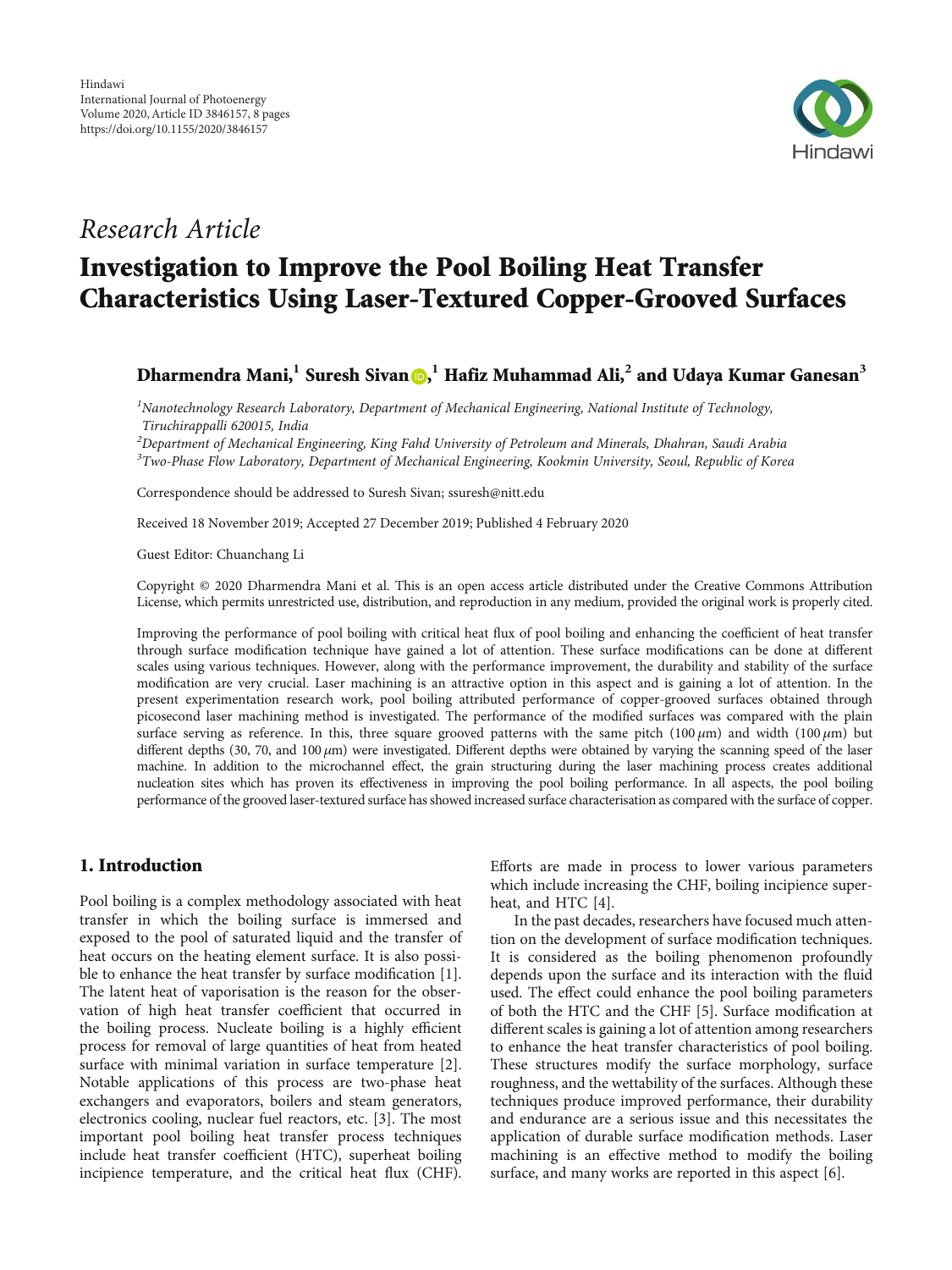The micro/nanostructure of pool boiling surfaces and the wettability effect on the surfaces can be altered using laser texturing. Functionalized metallic surfaces can be generated using an ultrafast picosecond laser processing technique which modifies the pool boiling heat transfer process by the creation of self-controlled micro/nanostructures by machining [\[7\]](#page-7-0). In this study, we focus on investigating the effect of cross-linked grooves in heat transfer associated with pool boiling. Most importantly, the effect of the depth of grooves is investigated in this experimental work. Grooves with constant width and pitch and with different depths were fabricated on copper surface using picosecond laser texturing. Investigation of surfaces processed with laser machining is already carried out by several researchers in the past, and they found improved pool boiling performance. Piasecka [\[8](#page-7-0)] conducted a study on the enhancement of heat transfer by boiling of FC-72. A laser microdrilling technique is applied in this technique to create a microchannel on the Haynes-230 alloy-based metal foil for flowing of FC-72, which could enhance the boiling performances. The 355 nm wavelength of a Nd:YAG laser emitting light is used to cover and drill the matrix of grooves on the Haynes-230 alloy-based metal foil. Materials melted as a circle-shaped layer that is micro grooved with input diameter as 10 *μ*m and depth 3-2 as *μ*m are uniformly arranged on both directions for every  $100 \mu m$  which results in the boiling incipience that occurred for the heat fluxes inferior to the plain metal foil. This forms the augmentation of heat flux due to the boiling incipience which occurred earlier from the examined surfaces.

Sommers and Yerkes [\[9](#page-7-0)] investigated on the comparative studies in the enhancement of flow boiling performance via convective heat transfer using R-134a working fluid on aluminium surfaces through two distinct techniques: laser ablation and reactive ion etching. About 90-100% of pool boiling HTC is enhanced on Al metal surfaces by laser ablation. The laser-ablated surface pool boiling HTC is higher than the reactive ion-etched aluminium surface pool boiling HTC and also very higher than the bare metal surface. Kruse et al. [\[10\]](#page-7-0) performed an experimental investigation on the functionalized multiscale micro/nanostructured metallic surfaces of pool boiling heat transfer. A femtosecond laser surface process (FLSP) technique is used for the fabrication of the mount-like multiscale micro/nanostructures, which are coated layer by layer by the self-arranged nanoparticles. The maximum CHF  $(142 \text{ W/cm}^2)$  and the maximum HTC  $(67,400 \text{ W/m}^2 \text{ K})$  at 29°C are obtained for the processed samples. These obtained high CHF and high HTC are exaggerated by the increase of both nucleation associated with site density and surface areas. These are the highlighted major reasons for upgraded CHF and heat transfer.

Zupančič et al. [[11](#page-7-0)] conducted a study on the effect of pool boiling on biphilic surfaces. The pool boiling effect is induced on the boiling surfaces by the formation of biphilic surfaces on stainless steel foil, which are fabricated using laser treatment. Initially, the pool boiling surfaces (stainless steel foil) are highly coated with hydrophobic coating in nature. Subsequently, the hydrophobic-coated boiling surfaces are surface modified by the laser treatment which gets

altered into superhydrophilic surfaces. A high CHF (350%) is achieved for the laser-treated biphilic surface than bare stainless steel foil. The nucleated bubble diameter is reduced, and further, the nucleation frequency is increased by the design of smaller hydrophobic spots. However, the boiling incipience and high HTC are promoted with larger hydrophobic regions at low heat fluxes. The homogeneous and inhomogeneous wettable surfaces are patterned on the surface of the boiling heat transfer by laser texturing, and the effect on homogeneous and inhomogeneous wettable surfaces is investigated. It is found that the enhancement of pool boiling behaviour is more effective and highly activated in inhomogeneous wettability [[12](#page-7-0)].

Grabas [[13](#page-7-0)] examined the heat transfer effect by pool boiling on laser-melted surface with  $DDH<sub>2</sub>O$  as working fluid. This laser melting procedure has been found to modify the surface roughness of the boiling surface to a greater extent, and the result has been obtained as more than fourfold enhancement in the HTC and CHF. Recently, many other works were reported involving laser-treated surfaces and their effect on the pool boiling heat transfer technique. Hence, it is clearly stipulated that laser-treated surfaces are highly efficient in improving the pool boiling performance. Thus, this work provides a novel approach to study the effect of laser-treated surfaces to optimize the depth of the grooves using picosecond laser machining which changes the wettability of the working fluid to obtain superhydrophilic surface. This study conducts the pool boiling heat transfer studies on laser-textured surface with different depths of grooves and concluded the pool boiling heat transfer enhancement in contrast to bare copper surface.

#### 2. Pool Boiling Experimental Setup

Experimentations were performed on copper surface with bare medium in association with laser-treated surfaces along the experimental setup which was modelled and fabricated to study the pool boiling characteristics involving with  $DI H<sub>2</sub>O$ as working fluid. The experimental setup as shown in Figure [1](#page-2-0) has the arrangements which include boiling chamber, heat input system, data acquisition system, and temperature and pressure modulator systems. The heat input arrangement consists of blocks of copper which are embedded with six cartridge heaters (WATLOW Firerod) on the bottom side of the copper block, so as to produce constant heat flux. Regulated DC power supply is used to operate the cartridge heaters to heat the copper block. To eliminate the heat losses in radial direction, the copper heater block was insulated with Teflon fittings which confirmed the conduction of heat flow for the temperature in one dimension at various heat fluxes. It can be ensured by its linearity which is obtained that  $R^2$  is 1 at various heat flux values. A stepped copper sample of 5 mm top radius was considered as test specimen. The bottom of the test specimen was perfectly aligned with high thermal conductive paste  $(k = 2.7 \text{ W/mK})$ on the top of the copper heater block of test specimen and heater block. Thereby, thermocouples (K-type) with a dimension of radius 0.5 mm and accuracy of ±0.5° C were inserted to calculate the heat flux in axial direction of the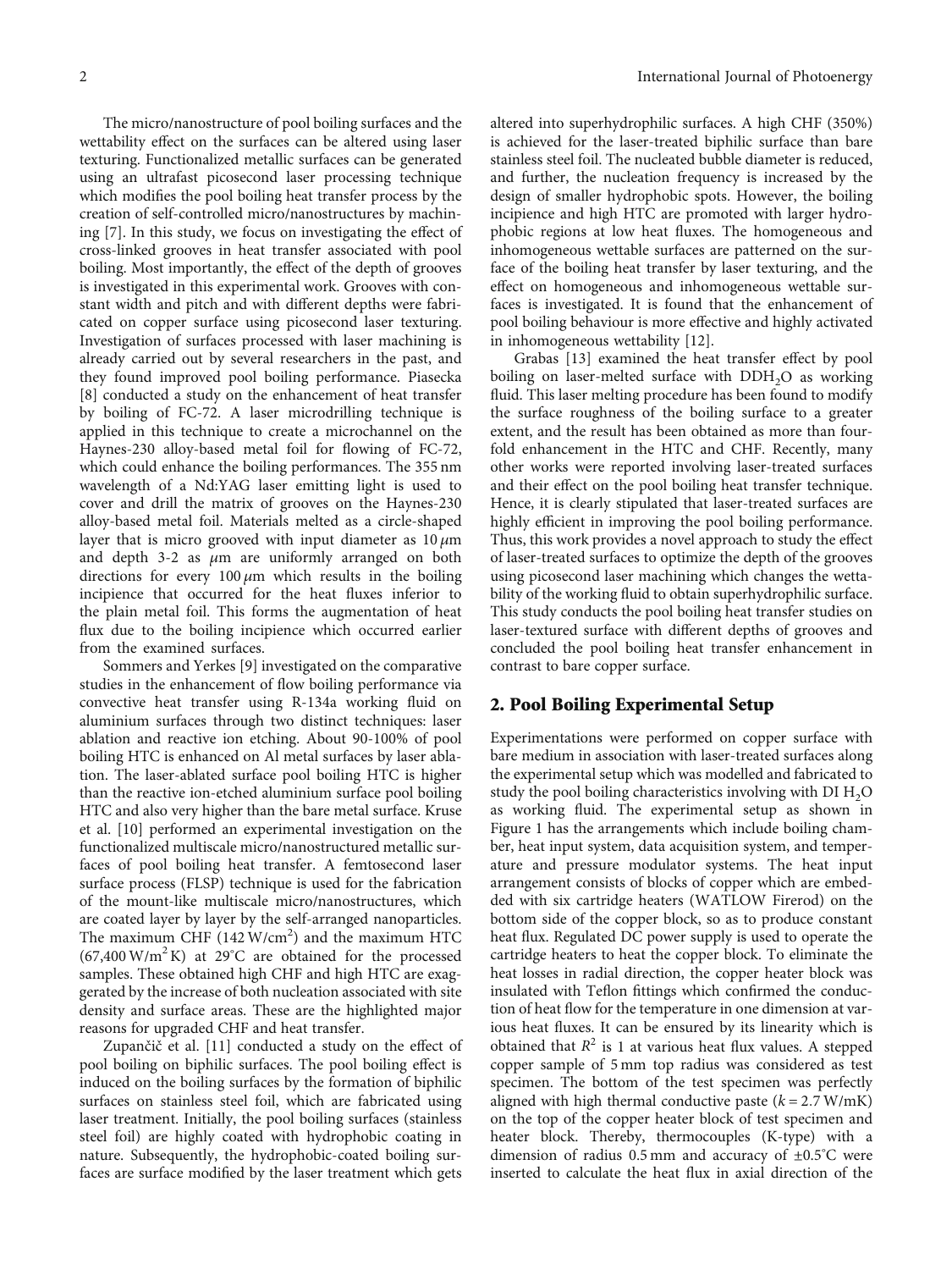<span id="page-2-0"></span>

Figure 1: Pool boiling experimental setup.

copper test specimen. The copper specimen surface temperature can be observed by these readings from thermocouples; it is used to find out the heat flux, temperature gradient, and heat transfer coefficient as well.

Saturated condition of the water was attained by secondary heater (500W) which is fixed inside the boiling chamber. The secondary heater is used to maintain the saturated critical point of boiling fluid by using a temperature controller which receives the temperature of boiling fluid through RTD. The chiller unit and condenser coil were used to maintain the boiling chamber in an atmospheric pressure condition by condensing the evaporating vapor, and this arrangement is used to maintain the boiling fluid of the chamber at standard level. During the experiments, pressure in the boiling chamber is continuously monitored by the pressure transmitter (WIKA, S-10). Thermocouple and pressure sensor readings were recorded by a data logger with the use of a computer. Condenser coil, pressure transmitter, and a RTD were strongly fixed in the chamber lid as well to avoid flow of vapor to the outside of the chamber.

#### 3. Experimental Procedure

Initially, filled DI water in the boiling chamber was heated to remove noncondensable gases. After removal of gases, a chiller was employed to maintain the liquid level and the chamber pressure. As liquid reaches the saturation condition, the cartridge heaters were supplied with power. Bubble incipience event was captured by a high-speed camera. Once the boiling initiates, the temperature values were noted for all heat flux increment at steady state conditions. While taking reading, the auxiliary heater was switched off to avoid turbulence. A sudden temperature shoot in the surface was observed. Resemblance to the heat flux prior to the point is considered as the critical heat flux. This procedure is repeated for all the modified surfaces, and the performance was compared. Thermal linear test was conducted in the heating chamber to confirm the one-dimensional heat conduction. Also, repeatability test was confirmed by carrying out the boiling test for three times for each individual surface.

#### 4. Data Analysis

The copper heater block cylindrical side was tightly insulated with Teflon fitting and glass wool to ensure the conduction of heat in one dimension. The performance of pool boiling can be investigated with the help of heat flux, surface temperature, and heat transfer coefficient. As the experimental condition states, the heat conduction in one dimension results in determining the heat flux by calculating the gradient of temperature in axial direction of the testing specimen by Equation  $(1)$  [[14](#page-7-0)]

$$
q = -k \frac{dT}{dx}, \qquad (1)
$$

where *k* stipulates thermal conductivity of copper (390W/mK), slope temperature (*dT*/*dx*) can be retrieved from the approximation series (Taylor backward series) as in equation (2), and *q* is the critical heat flux to the projected area  $(W/cm<sup>2</sup>)$  of copper specimen.

$$
\frac{dt}{dx} = \frac{3T_1 - 4T_2 + T_3}{2\Delta x},
$$
\n(2)

where temperatures of  $T_1$ ,  $T_2$ , and  $T_3$  can be calculated for the distance  $x$  between the thermocouples which are fixed axially along the copper test specimen (3 mm distance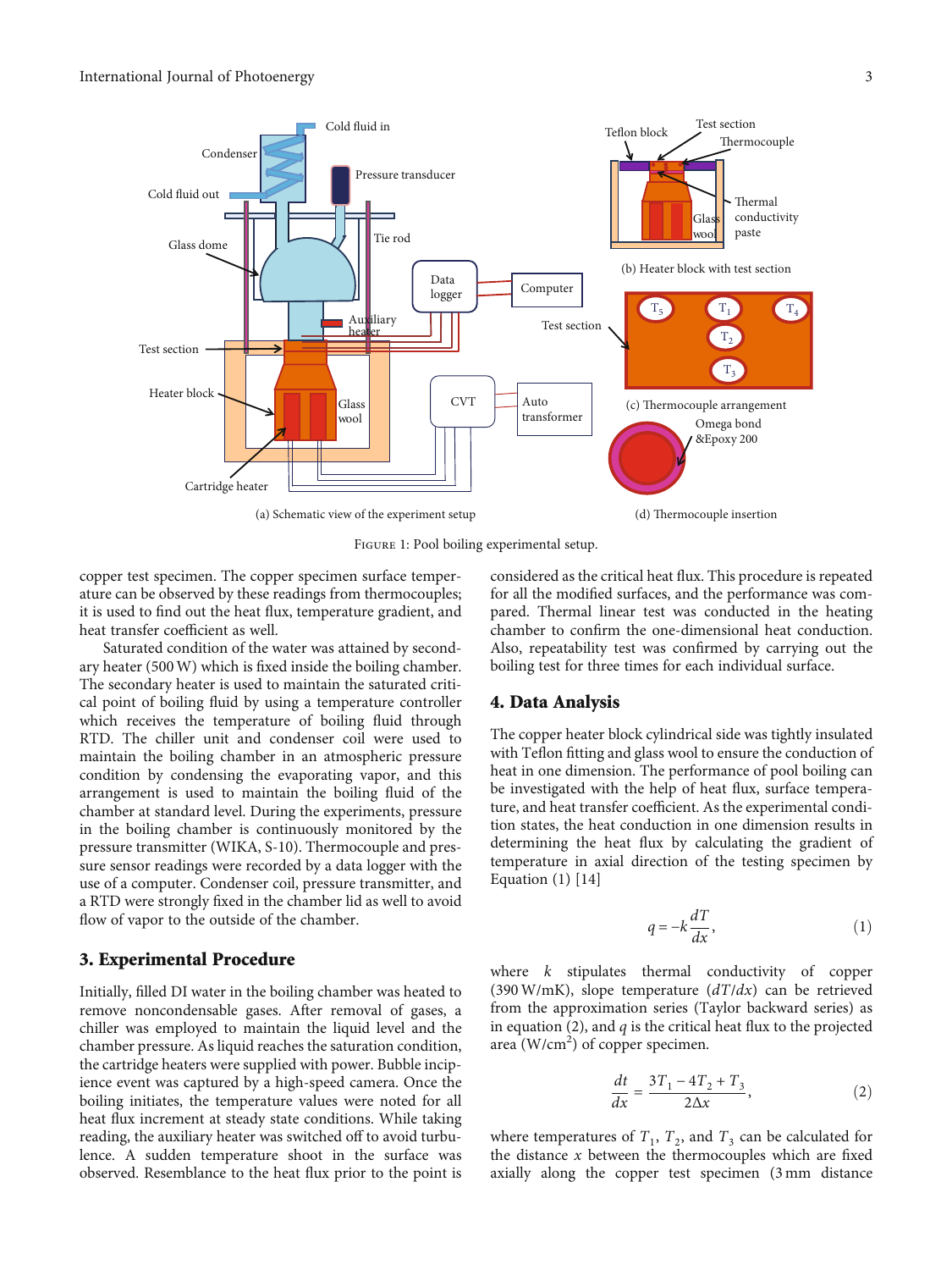

FIGURE 2: Schematic representation of the picosecond laser surface processing facility.

between  $T_1$ ,  $T_2$  and  $T_2$ ,  $T_3$ ). One-dimensional heat conduction equation can be rearranged to measure the surface temperature of the copper test specimen using Equation (3),

$$
T_s = T_1 + q \frac{t}{K}.
$$
 (3)

 $T<sub>1</sub>$  is the measured temperature by the thermocouple which has been embedded at 3 mm distance from the top of the surface of the copper test specimen. Equation (4) is used to calculate the coefficient of heat transfer for convective boundary layer with respect to heat flux and temperature difference between surface and fluid [\[15\]](#page-7-0).

$$
h = \frac{q}{(T_s - T_f)},\tag{4}
$$

where  $T<sub>s</sub>$  is the surface temperature and  $T<sub>f</sub>$  is the temperature of the fluid at the saturated condition.

#### 5. Fabrication of Modified Surface

A schematic representation of the picosecond laser facility is shown in Figure 2 To attain the grooved surfaces, picosecond-pulsed Nd:YAG laser with the wavelength 532 nm, pulse frequency 45 kHz, pulse width 650 ps, and beam diameter 90 *μ*m was employed in this study. The depth of the microgrooves was changed by varying the output power (0.7, 1.5, and 2.9 J/cm<sup>2</sup>) of the laser [\[1\]](#page-6-0). The output power of the picosecond laser was kept constant at 3W and scanning speed at 30 mm/s. In this experiment, we have varied the number of pass as 1, 3, and 5 to obtain different depths. The specimens were placed on a programmable computer-controlled automated motion stage. During laser

Table 1: Dimensions of modified surfaces.

| Name             |     | Pitch $(\mu m)$ Width $(\mu m)$ Depth $(\mu m)$ No. of pass |     |   |
|------------------|-----|-------------------------------------------------------------|-----|---|
| LTs <sub>1</sub> | 100 | 100                                                         | 30  |   |
| LTs <sub>2</sub> | 100 | 100                                                         | 70  | 3 |
| $LTs$ 3          | 100 | 100                                                         | 100 | 5 |

structuring, the specimen was placed in a well-sealed chamber under ambient conditions. It should be noted that the samples are placed in atmospheric conditions before and after the laser irradiation. Scan separation line or pitch which is denoted by "a" resembles the distance between two adjacent laser lines. Similarly, width and depth of the laser lines are denoted as "w" and "d," respectively. In this case, three modified surfaces with constant width and pitch and varying depths were used as shown in Table 1.

Figure [3](#page-4-0) resembles the optical image of the laser-textured surfaces. We can clearly see the cross-linked grooved patterns. The wettability tests indicated that all the modified surfaces were hydrophilic in nature and the wettability has considerably increased as compared to the copper surface with plane textures.

Figure [4](#page-4-0) shows scanning electron microscopy images of the laser-textured surface which were observed using SEM technique. Since LTs\_1 has a depth of 80 microns which is the least of the three samples, the melted copper flows without much obstruction which provides smooth surfaces (in other words, less protrusions or less relative roughness). However, the LTs\_2 sample has a depth of 100 microns which does not allow the flow easily. Hence, the resulting protrusions in these samples are more. In LTs\_3, the depth of the sample is further increased to 120 microns. Not only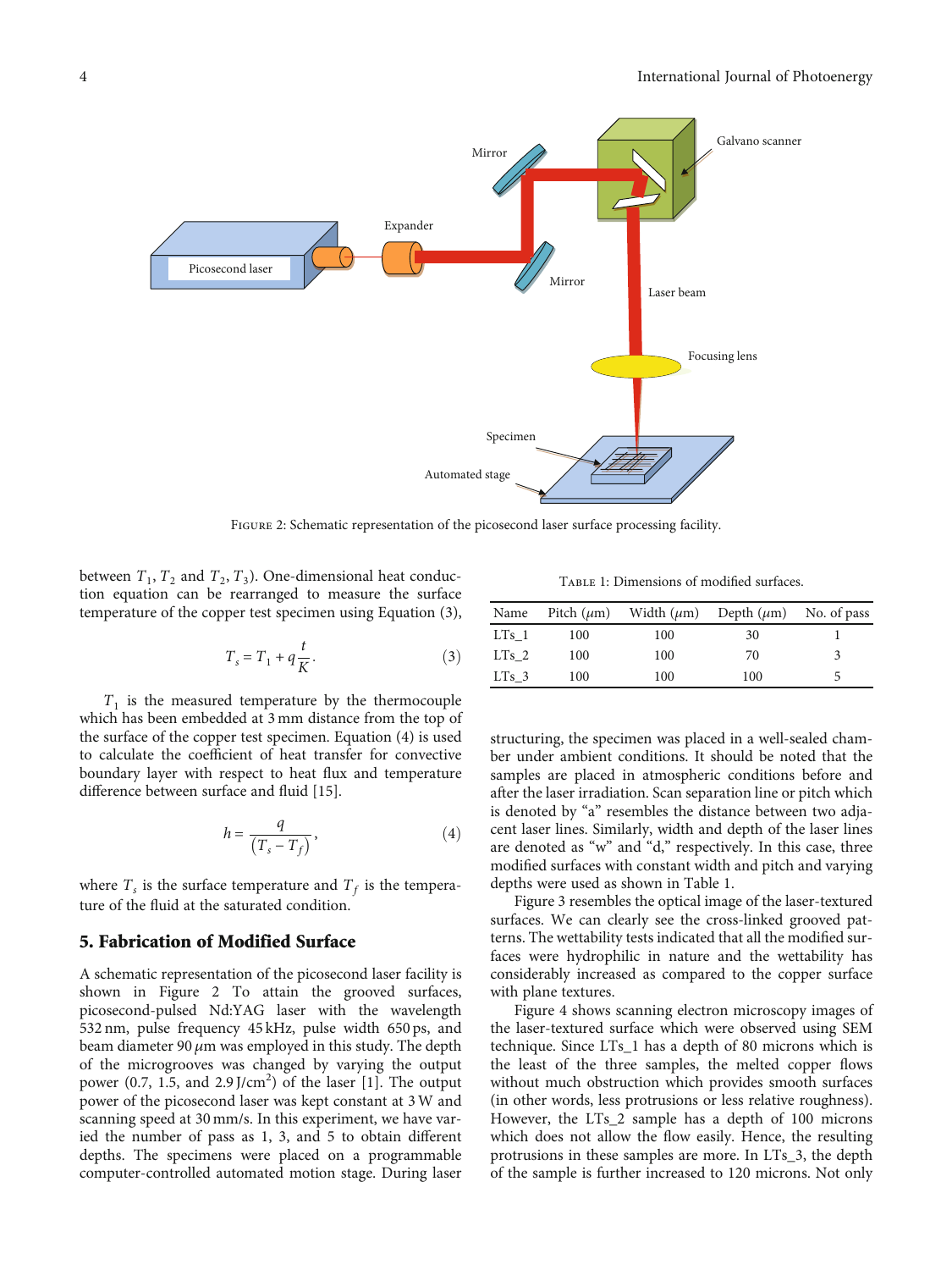<span id="page-4-0"></span>

Figure 3: Optical images of laser-textured surfaces.



Figure 4: SEM images of laser-textured surface.

is the melted copper obstructed, but the dendrite formation also coagulated to form deeper protrusions (in other words, the relative roughness increases).

#### 6. Results and Discussion

The basic objective is to enunciate the effect of pool boiling heat transfer characteristics on laser-textured grooved surfaces. These grooved surfaces have been fabricated using picosecond laser surface processing which formulates the surface roughness on both the micrometer and nanometer scales [\[16\]](#page-7-0). During the boiling process, cavities formed due to surface roughness which influences the bubble dynamics by removing the heat from the laser-textured surface. The depth of laser-textured surfaces was influenced by the density and size of the cavities. Thus, the role of the depth of lasertextured surfaces is interesting to examine the pool boiling heat transfer performance. Bare copper and three lasertextured surfaces with variable depth (~30 *μ*m, ~70 *μ*m, and  $\sim$ 100  $\mu$ m) were used to conduct the experiments to observe the pool boiling performance. Experiments were conducted initially for very low heat flux, and further considerable increase of heat flux was incremented slowly until it reaches the critical heat flux in all sample surfaces.

Boiling performance of the laser-textured surfaces was compared by treating DI water as fluid with the baseline for the bare copper surface. Figures [5](#page-5-0) and [6](#page-5-0) clearly explain the performance of pool boiling for different laser-textured surfaces and bare copper surface. There is a drastic difference between the heat transfer characteristics of processed and unprocessed surfaces which can be analysed through Figures [5](#page-5-0) and [6](#page-5-0). At every surface temperature, processed surface pool boiling performances were consistently improved than those of unprocessed surface. It is evidenced that the laser-textured surfaces have shown better boiling performance than bare copper surface as its curves moved towards leftward and upward.

Boiling incipience superheat initiates the bubble generation for the laser-textured surfaces at very low wall superheat values than bare copper surface as well. Figure [5](#page-5-0) indicates that the boiling incipience which occurs in the bare copper surface was around 10.9°C; equivalent heat flux of 7.7 W/cm<sup>2</sup> but at 7.0°C boiling initiates for laser-textured surface LTs 1 and further decreases with the increase in the depth of grid textured to 6.3° C and 5.2° C for corresponding laser-textured surfaces LTs\_2 and LTs\_3, respectively. The percentage of boiling incipience of the depth of the grid laser-textured surfaces is reduced with bare surface to 33.9%, 42.2%, and 52.2%, respectively.

Nucleation site density has the major role to reduce the percentage of boiling incipience superheat for laser-textured surfaces [\[17\]](#page-7-0). Due to laser texturing, melting of metal takes place which results into solidification as nanocrystals [[18](#page-7-0)]. Also, the grooved area influenced the nucleation sites with increases in surface area. This increases the nucleation sites as a whole. Laser texturing on the copper surface increases the occurrence of a large number of cavities which produce the results as discussed above. These cavities increase the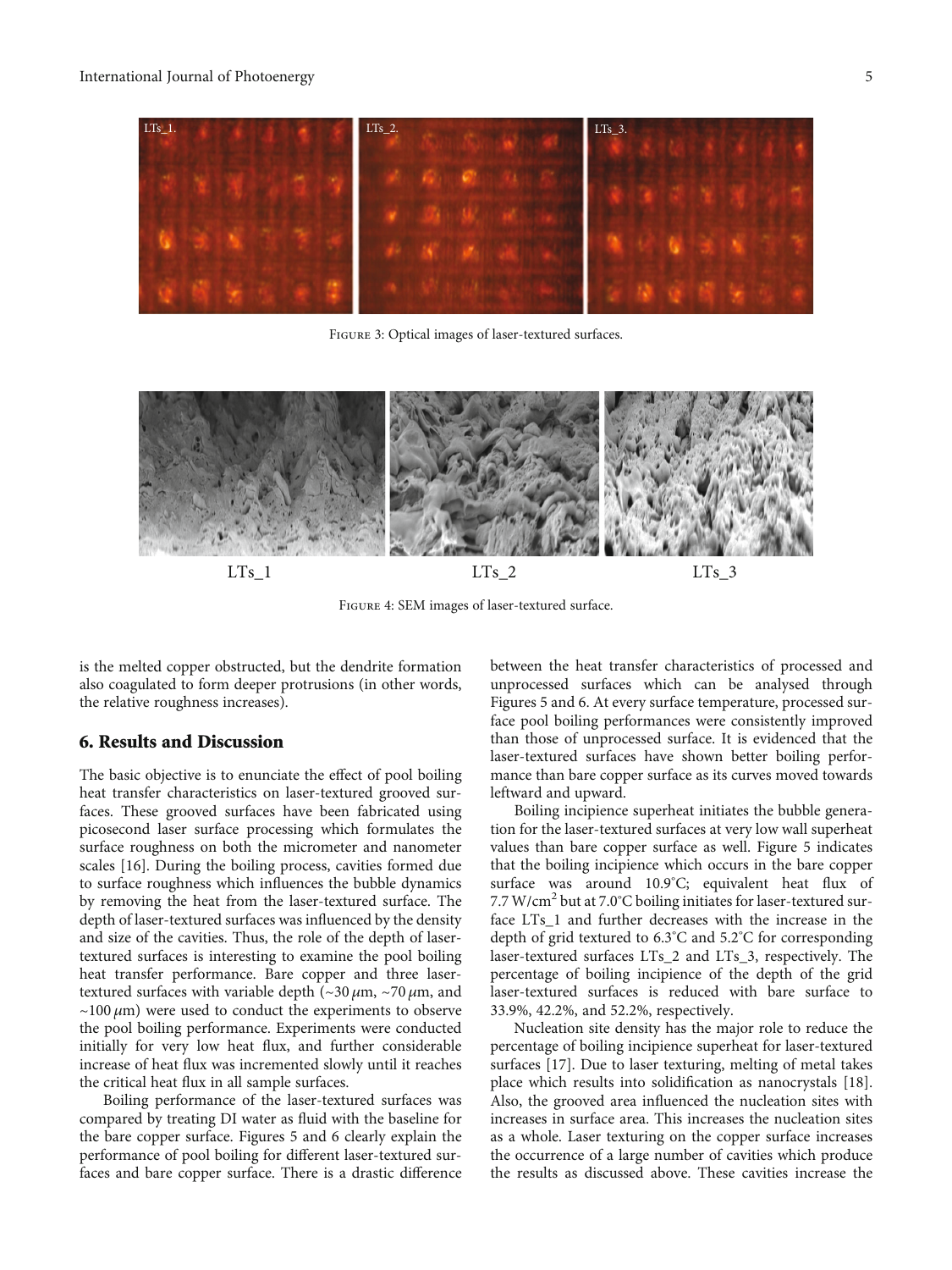<span id="page-5-0"></span>

FIGURE 5: Heat flux variation with superheated surface for plain copper surface and laser-textured surfaces.



FIGURE 6: Heat transfer coefficient variation concerning with heat flux.

number of air entrapment sites which leads to the reduction of the percentage of the boiling incipience superheat. Nanoand microscale features on the processed surfaces increase the large number of micron-sized cavities which generate more nucleation sites that gets activated with lesser energy. The number of effective nucleation site can be increased while the depth of laser-textured surface increases with wide range of cavity sizes. This formulates to create more active sites of nucleation easily under low surface superheat values. Safer limit to operate heat transfer enhancement in pool boiling technique was up to reach the CHF.

Figure 5 clearly indicates that the CHF values for the lasertextured surface are increased with reference to the bare copper surfaces. CHF for bare copper surface was 111.3 W/cm<sup>2</sup> at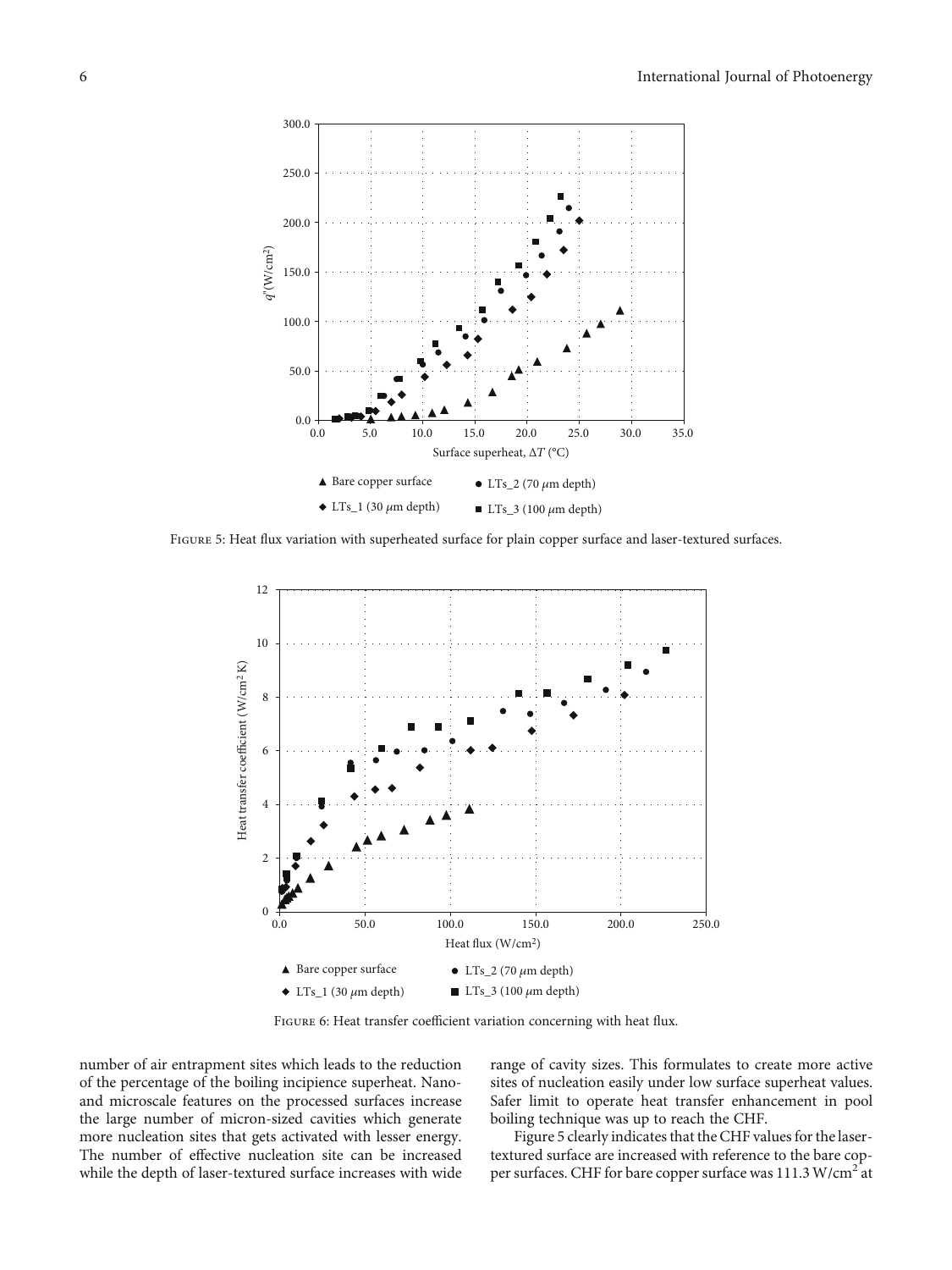<span id="page-6-0"></span>the superheated surface of 28.9° C, while the percentage increase of CHF for laser-textured surface is 81.5%, 92.9%, and 103.3% corresponding to the surfaces LTs\_1, LTs\_2, and LTs\_3, respectively. From Figure [5](#page-5-0), the surface superheat temperature was reduced for different laser-textured surface. It is clearly observed that the bare copper surface significantly decreases in which the surface superheat was observed and this reduction is improved further with an increase in the depth of laser-textured surfaces. This obviously stated that the increasing depth of laser-textured surface has an optimistic effect on the improvement of CHF. Microstructure geometry can further explain the reason why laser-textured surface has more CHF values. From Figure [3,](#page-4-0) the area between the microstructures increases from the samples LTs\_1 to LTs\_3. Among the samples, LTs\_3 has more area by the formation network by densely packed deep valley structures, narrow channels, and micro cracks which formed between microstructures. During the machining, picosecond laser has settled more nanoparticles in the network channels of the microstructures on LTs\_3 due to its higher depth when compared to LTs\_2 and LTs\_1. It develops elevated capillary wicking effects to speedy top up the heated surface using cold fluid followed by the occurrence of local evaporation causing the delay of critical heat flux. Conversely, in other samples, channels are not formed properly due to increased microstructure size which results in deep pit formation between microstructures. Wicking potential of the surface is reduced due to the formation of deep pits and holes, and the presence of a nanoparticle layer covering the mound structure dominates the wicking effect. The highest CHF value of  $226.3 \text{ W/cm}^2$  was observed in the LTs\_3 sample even if it had a larger peak valley height. But the wicking ability that is lacking due to the larger microstructure spacing of the LTs\_3 sample can be compensated by the dense microstructure of the surface area. Hence, the capillary wicking effect and surface wettability of the surfaces cause the enhancement of CHF for the laser-textured surface.

Laser-textured surfaces also enhance the value of heat transfer coefficient in comparison to the results shown for bare copper surface. From Figure [6](#page-5-0), it clearly indicates that increasing the depth of laser texture on the copper surface increases the heat transfer coefficient and was found to be  $3.85 \text{ W/cm}^2$ K. The percentage increase in the HTC for LTs\_1, LTs\_2, and LTs\_3 with bare copper surface is 109.9%, 132.4%, and 153.4%, respectively. The formation of microstructures during the picosecond laser machining on the copper surface acts like cooling fins to remove the heat from the surface. As the height of the microstructures increased, heat removal from the surface has also increased which has improved the cooling of the surface efficiently, and thus, HTC is increased. HTC's value is consistently higher for the LTs\_3 sample than the LTs\_1 and LTs\_2 samples. The overall enhancement of the HTC of the surface is promoted with an increase in the cavity density and capable nucleate boiling. The slope of the curves which increased over than the divergent point  $(120 \, \text{W/cm}^2)$  is related with the peak valley height of the microstructure. It can be seen that the slope change in the curve increases with the increasing of the height of the microstructure. During high heat fluxes, to activate the enhancement of heat transfer coefficients, laser-textured grooved surfaces are activated by the mixture of higher surface area ratio and prominent nature of tall microstructures as well as higher nucleation sites.

#### 7. Conclusion

The experimental investigation for pool boiling heat transfer performance was studied by influencing the effect of depth in laser-textured grooved surfaces. Also, it results in the increases of CHF and HTC in the case of the laser-textured surfaces. It has been proved that the characteristics of CHF and heat transfer coefficients can be increased with the increase in depth of grooves of the laser-textured surface. The boiling incipience temperature is ultimately getting reduced by the cavities with micron size which act as nucleation sites for boiling.

#### Data Availability

The data used to support the findings of this study are available from the corresponding author upon request.

#### Conflicts of Interest

The authors declare that they have no conflicts of interest.

#### Acknowledgments

The authors would like to acknowledge the ASME 2019 ICNMM 17th International Conference on Nanochannels, Microchannels, and Minichannels for accepting the topic in their prepresentation poster.

#### References

- [1] D. Venkata Krishnan, G. Udaya Kumar, S. Suresh, M. Jubal, M. R. Thansekhar, and R. Ramesh, "Wetting transition in laser-fabricated hierarchical surface structures and its impact on condensation heat transfer characteristics," International Journal of Heat and Mass Transfer, vol. 140, pp. 886–896, 2019.
- [2] J. Voglar, M. Zupančič, A. Peperko, P. Birbarah, N. Miljkovic, and I. Golobič, "Analysis of heater-wall temperature distributions during the saturated pool boiling of water," Experimental Thermal and Fluid Science, vol. 102, pp. 205–214, 2019.
- [3] S. P. Rodrigues, C. F. A. Alves, A. Cavaleiro, and S. Carvalho, "Water and oil wettability of anodized 6016 aluminum alloy surface," Applied Surface Science, vol. 422, pp. 430–442, 2017.
- [4] A. Karthikeyan, S. Coulombe, and A. M. Kietzig, "Boiling heat transfer enhancement with stable nanofluids and laser textured copper surfaces,"International Journal of Heat and Mass Transfer, vol. 126, pp. 287–296, 2018.
- [5] G. Liang and I. Mudawar, "Review of pool boiling enhancement by surface modification," International Journal of Heat and Mass Transfer, vol. 128, pp. 892–933, 2019.
- [6] L. Ventola, L. Scaltrito, S. Ferrero, G. Maccioni, E. Chiavazzo, and P. Asinari, "Micro-structured rough surfaces by laser etching for heat transfer enhancement on flush mounted heat sinks," Journal of Physics: Conference Series, vol. 525, no. 1, 2014.